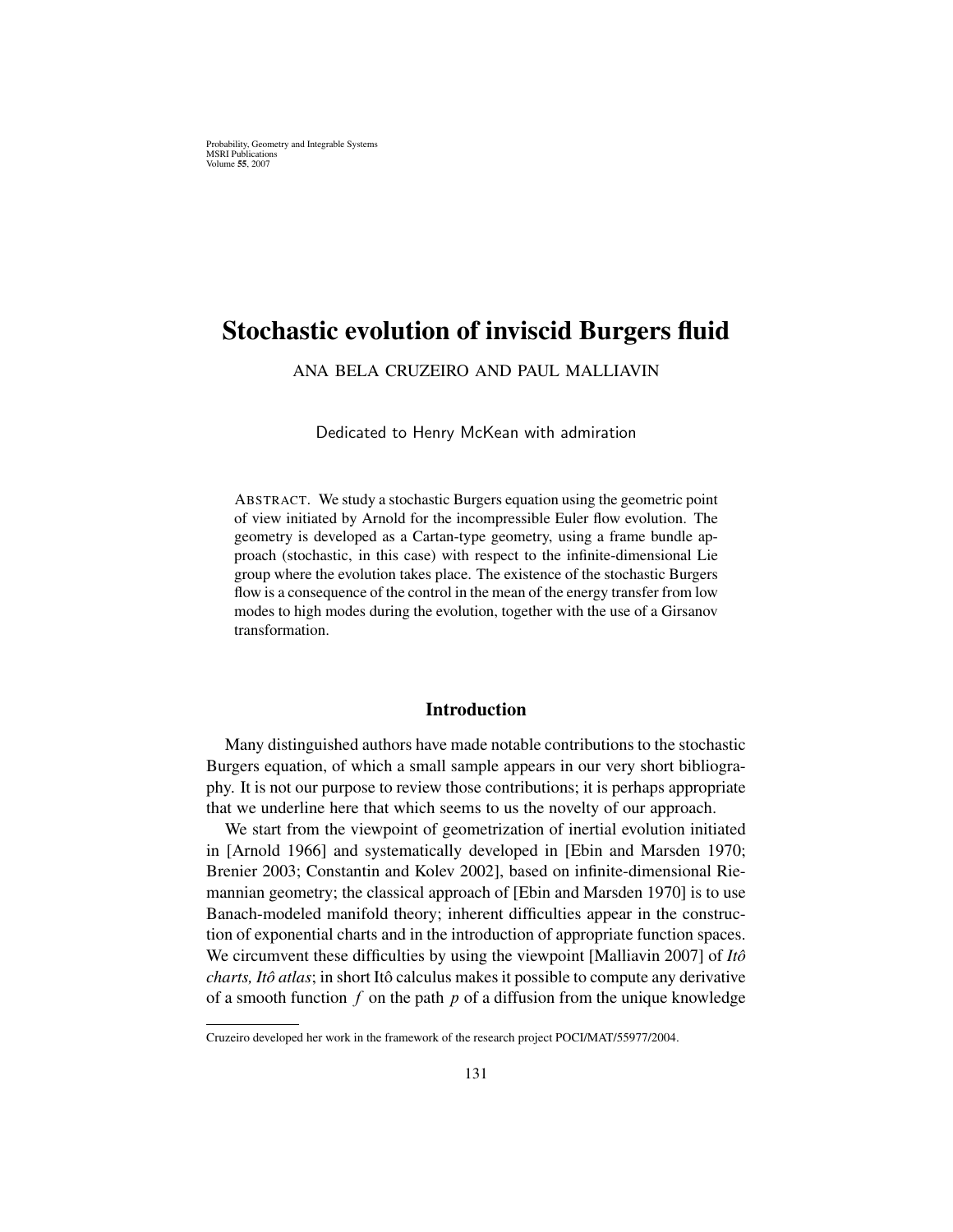of its restriction  $f_{p}$ . Then no more function spaces are a priori introduced: the path of the diffusion constructs dynamically its canonical tangent space, built from the evolution of the system.

How do we make explicit computations without local coordinates? We take the viewpoint of [Arnold 1966; Cruzeiro and Malliavin 1996; Airault and Malliavin 2006; Cruzeiro et al. 2007], using the parallelism defined by the infinitedimensional Lie group structure.

In fluid dynamics the escape of the energy from low modes to higher modes induces a lack of compactness which ruins the advantage of energy conservation for inertial evolution. The key point of our approach is the control of this ultraviolet divergence. We control the ultraviolet divergence in the case of the stochastic Burgers equation with vanishing initial value. Then symmetries appear which, as in [Airault and Malliavin 2006; Cruzeiro et al. 2007], make it possible to compute exactly the expectation of the energy transfer by the exponentiation of a numerical symmetric matrix.

Then we have solved our stochastic Burgers equation for vanishing initial data: We reduce, as in [Cruzeiro et al. 2007], the nonvanishing initial data case to this trivial case by a symmetry breaking expressed at the level of probability space by a Girsanov functional.

We emphasize that the noise that we use is neither an external force nor a damping. This important point is made explicit in the next section.

#### 1. Random regularization of nonlinear evolution

In order to clarify our objectives, we shall proceed in this section at a conceptual level, which has the disadvantage that we cannot produce at this level of generality a single mathematical statement: the considered objects will not be exactly defined; the reader will have to wait until Section 2 before getting into mathematics.

Numerical integration of an evolution equation through a time discretization scheme introduces at each step a numerical error; if the scheme is "well chosen", it will be unbiased: therefore the cumulative effect of numerical errors will converge *locally* to a Brownian motion.

Let us axiomatize the previous empirical situation. Denote by S the infinitesimal generator of an evolution equation, which is not assumed to be linear; the operator S is operating on Cauchy data; then consider the Stratonovitch SDE

$$
d_t u_t^{\varepsilon} = \mathcal{S}(u_t^{\varepsilon} dt + \varepsilon dx(t)), u_0^{\varepsilon} \text{ deterministic and independent of } \varepsilon, \quad (1.1)_a
$$

where x is a suitable Brownian motion modeling *the instantaneous discretization error* and where  $\varepsilon > 0$ . We call the solution of  $(1.1)<sub>a</sub>$  the *random regular*-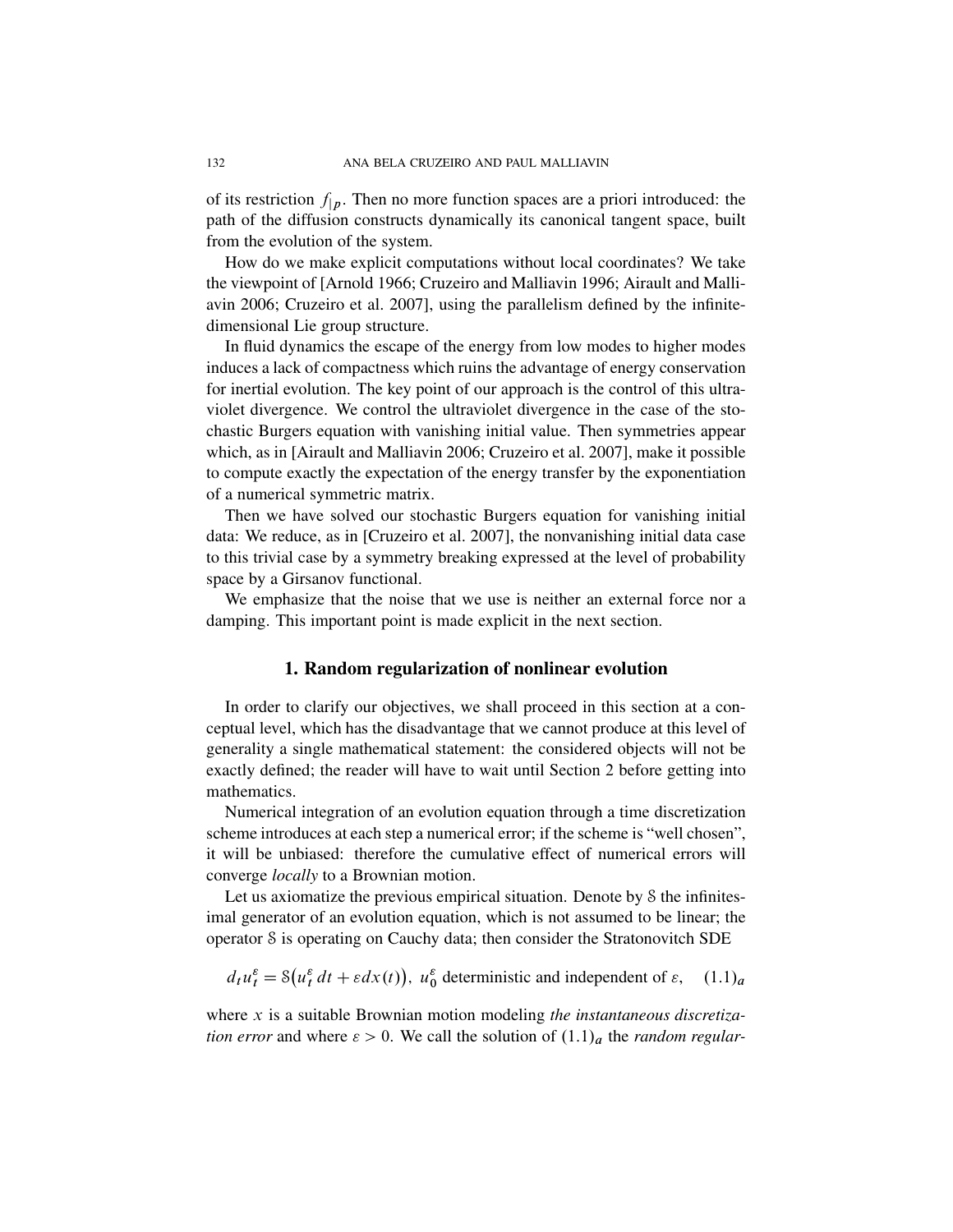*ization* of the evolution equation

$$
d_t u_t = \mathcal{S}(u_t \ dt), \quad u_0 \text{ given.} \tag{1.1}_b
$$

The disadvantage of  $(1.1)<sub>a</sub>$  versus  $(1.1)<sub>b</sub>$  is to replace an ODE by an SDE; this disadvantage is balanced by the advantage that the introduction of a small noise can smooth out resonances leading to the system explosion.

The terminology used, *random regularization*, is parallel to the classical terminology *elliptic regularization*. This choice of terminology can be justified by the fact that dealing with the Brownian motion  $x$  is equivalent to dealing with some infinite-dimensional elliptic operator defined on the path space of  $x(*)$ .

#### 2. The Burgers equation as a geodesic flow

Consider the group G of  $C^{\infty}$  diffeomorphisms of the circle  $S^1$ , denote by  $G$  its Lie algebra of right invariant first order differential operators on  $G$ ; we identify  $\mathfrak G$  to vector fields on  $S^1$ ; define on  $\mathfrak G$  the pre-Hilbertian metric

$$
||u||^2 = \frac{1}{\pi} \int_0^{2\pi} |u|^2(\theta) \, d\theta; \tag{2.1}
$$

then G becomes an "infinite-dimensional Riemannian manifold".

THEOREM [Arnold 1966; Constantin and Kolev 2003]. *Let*  $v_t(\theta)$  a be smooth *vector field defined on* S 1 , *depending smoothly on time* t, *which is assumed to satisfy the Burgers equation*

$$
\frac{\partial v}{\partial t} = v \times \frac{\partial v}{\partial \theta}.
$$
 (2.2)

Let  $g_t$  be the time dependent diffeomorphism of  $S^1$  defined by the family of *ODEs*

$$
\frac{d}{dt}g_t(\theta) = v_t(g_t(\theta)); \quad g_0(\theta) = \theta.
$$
\n(2.3)

*Then*

$$
t \mapsto g_t
$$
 is a geodesic of the Riemannian manifold G. (2.4)

## 3. Structure constants of G

The vector fields

$$
A_k = \cos k\theta, \quad B_k = \sin k\theta, \quad k > 0, \quad A_0 = \frac{1}{\sqrt{2}} \tag{3.1}
$$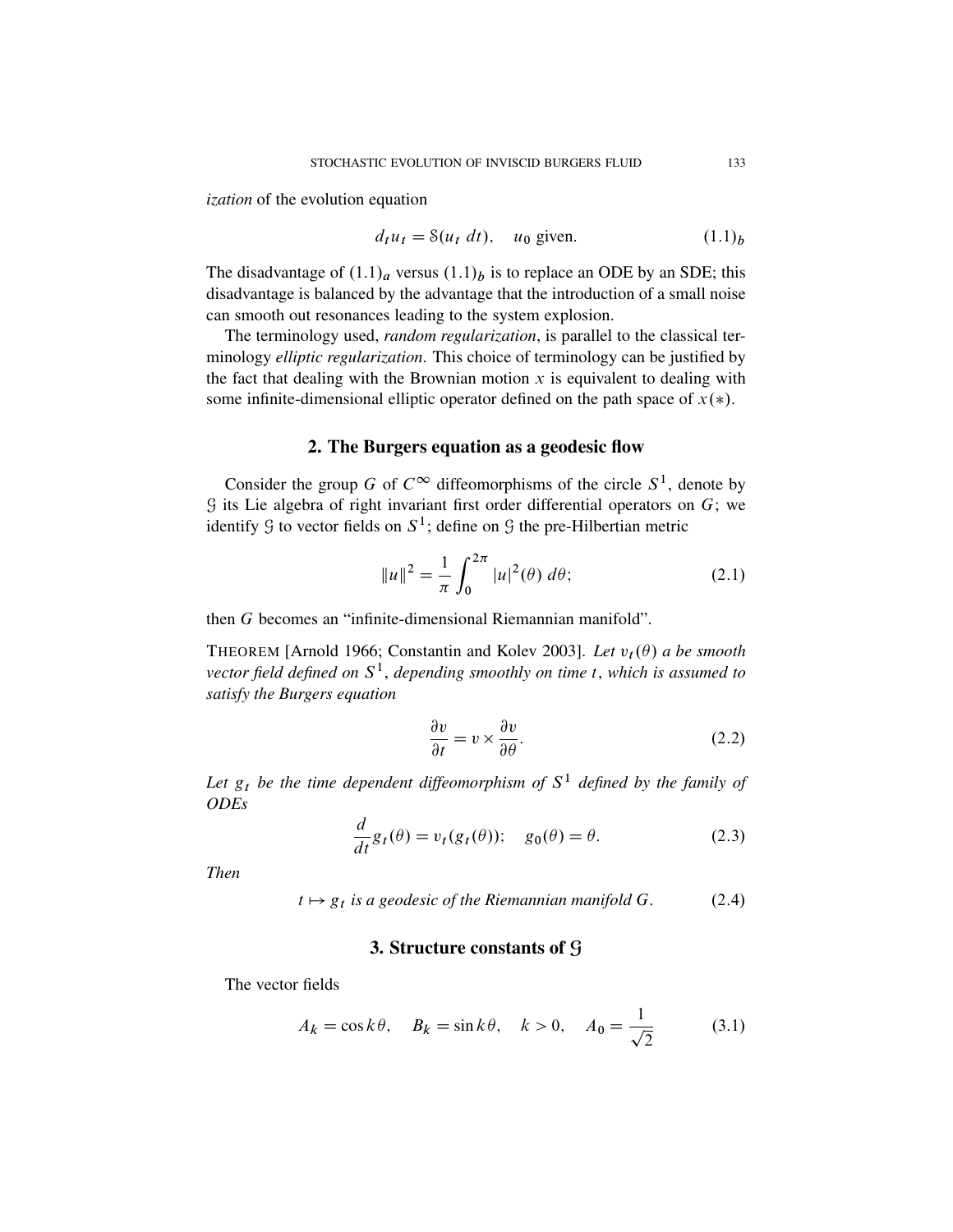constitute an orthonormal basis of G. In this basis, the Lie brackets are as follows:

$$
[A_0, A_k] = -(k/\sqrt{2}) B_k,
$$
  
\n
$$
[A_0, B_k] = (k/\sqrt{2}) A_k, k > 0,
$$
  
\n
$$
[A_s, A_k] = \frac{1}{2}((s-k)B_{k+s} + (s+k)B_{s-k}),
$$
  
\n
$$
[B_s, B_k] = \frac{1}{2}((k-s)B_{k+s} + (s+k)B_{s-k}),
$$
  
\n
$$
[A_s, B_k] = \frac{1}{2}((k-s)A_{k+s} + (s+k)A_{k-s}), s \neq k,
$$
  
\n
$$
[B_k, A_s] = \frac{1}{2}((s-k)A_{k+s} - (s+k)A_{s-k}), s \neq k,
$$
  
\n
$$
[A_k, B_k] = \sqrt{2}kA_0.
$$

PROOF.

$$
[A_s, A_k] = -kA_s \times B_k + sA_k \times B_s = \frac{1}{2}(-k(B_{k+s} + B_{k-s}) + s(B_{k+s} + B_{s-k}))
$$
  
\n
$$
= \frac{1}{2}((s-k)B_{k+s} + (s+k)B_{s-k}),
$$
  
\n
$$
[B_s, B_k] = kB_s \times A_k - sB_k \times A_s = \frac{1}{2}(k(B_{k+s} + B_{s-k}) - s(B_{k+s} + B_{k-s}))
$$
  
\n
$$
= \frac{1}{2}((k-s)B_{k+s} + (s+k)B_{s-k}),
$$
  
\n
$$
[A_s, B_k] = kA_s \times A_k + sB_k \times B_s = \frac{1}{2}(k(A_{k+s} + A_{k-s}) + s(-A_{k+s} + A_{s-k}))
$$
  
\n
$$
= \frac{1}{2}((k-s)A_{k+s} + (s+k)A_{k-s}),
$$

Analogously,

$$
[B_k, A_s] = \frac{1}{2}((s-k)A_{k+s} - (s+k)A_{s-k}).
$$

## 4. The Christoffel tensor

We have on  $G$  two connections:

- (i) the algebraic connection defined by the right invariant parallelism on  $G$ ;
- (ii) the Riemannian connection defined by the Levi-Civita parallel transport.

The difference of two connections defines a tensor field  $\Gamma^*_{*,*}$ . We have the key general lemma:

LEMMA [Arnold 1966; Cruzeiro and Malliavin 1996; Airault and Malliavin 2006]. Let G be a group with a right-invariant Hilbertian metric, and let  $\{e_k\}$ be an orthonormal basis of its Lie algebra S. Then

$$
\Gamma_{s,k}^l = \frac{1}{2} (c_{s,k}^l - c_{k,l}^s + c_{l,s}^k), \quad \text{where } [e_s, e_k] = \sum_l c_{s,k}^l e_l. \tag{4.1}
$$

134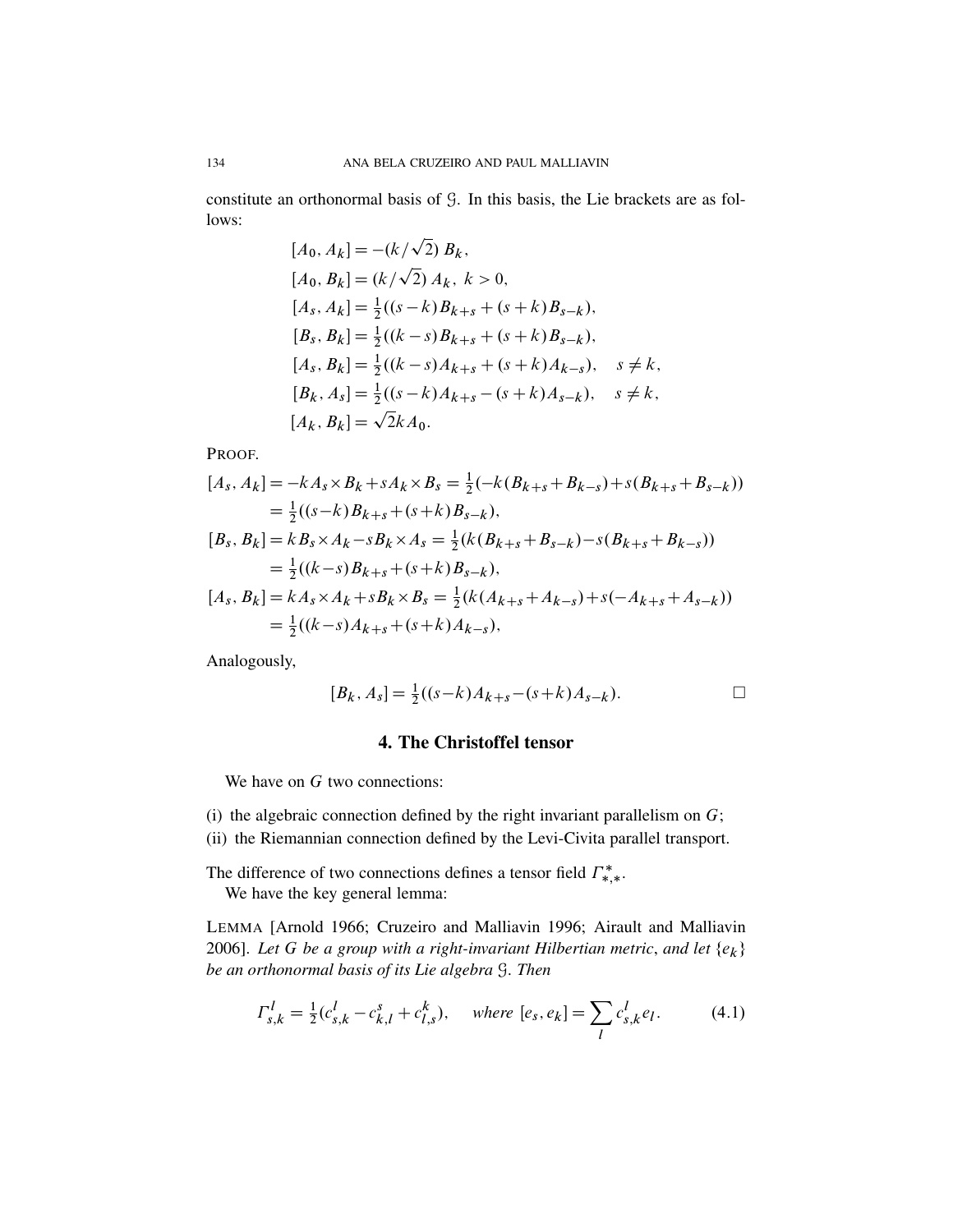We deduce immediately from the structural constants the identities

$$
2\Gamma_{A_s A_k}^{A_l} = ([A_s, A_k]|A_l) - ([A_k, A_l]|A_s) + ([A_l, A_s]|A_k) = 0,
$$
  
\n
$$
2\Gamma_{A_s B_k}^{B_l} = ([A_s, B_k]|B_l) - ([B_k, B_l]|A_s) + ([B_l, A_s]|B_k) = 0,
$$
  
\n
$$
2\Gamma_{B_s B_k}^{A_l} = ([B_s, B_k]|A_l) - ([B_k, A_l]|B_s) + ([A_l, B_s]|B_k) = 0,
$$
  
\n
$$
2\Gamma_{B_s A_k}^{B_l} = -2\Gamma_{B_s B_l}^{A_k} = 0.
$$

It remains to compute

$$
\Gamma_{A_s A_k}^{B_l}, \quad \Gamma_{B_s A_k}^{A_l}, \quad \Gamma_{B_s B_k}^{B_l}, \quad \Gamma_{A_s B_k}^{A_l}.
$$

THEOREM.

• Assume  $0 < s < k$ . Then

$$
\Gamma_{A_s A_k} = -(k - \frac{1}{2}s) B_{k-s} - (k + \frac{1}{2}s) B_{k+s},
$$
  
\n
$$
\Gamma_{A_s B_k} = (k - \frac{1}{2}s) A_{k-s} + (k + \frac{1}{2}s) A_{k+s},
$$
  
\n
$$
\Gamma_{B_s A_k} = -(k - \frac{1}{2}s) A_{k-s} + (k + \frac{1}{2}s) A_{k+s},
$$
  
\n
$$
\Gamma_{B_s B_k} = -(k - \frac{1}{2}s) B_{k-s} + (k + \frac{1}{2}s) B_{k+s}.
$$

• Assume  $0 < k < s$ . Then

$$
\Gamma_{A_s A_k} = (k - \frac{1}{2}s)B_{s-k} - (k + \frac{1}{2}s)B_{k+s},
$$
  
\n
$$
\Gamma_{A_s B_k} = (k - \frac{1}{2}s)A_{s-k} + (k + \frac{1}{2}s)A_{k+s},
$$
  
\n
$$
\Gamma_{B_s A_k} = -(k - \frac{1}{2}s)A_{s-k} + (k + \frac{1}{2}s)A_{k+s},
$$
  
\n
$$
\Gamma_{B_s B_k} = (k - \frac{1}{2}s)B_{s-k} + (k + \frac{1}{2}s)B_{k+s},
$$

*In each case the two first lines define an antisymmetric operator*  $\Gamma(A_s)$  *and the two last lines define an operator*  $\Gamma(B_s)$ .

• *For*  $k > 0$ ,

$$
\Gamma_{A_k A_k} = -\Gamma_{B_k B_k} = -\frac{3}{2} k B_{2k},
$$
\n
$$
\Gamma_{A_k B_k} = \frac{3}{2} k A_{2k} + \frac{\sqrt{2}}{2} k A_0, \quad \Gamma_{B_k A_k} = \frac{3}{2} k A_{2k} - \frac{\sqrt{2}}{2} k A_0,
$$
\n
$$
\Gamma_{A_0 A_k} = -\sqrt{2} k B_k, \quad \Gamma_{A_k A_0} = -\frac{\sqrt{2}}{2} k B_k,
$$
\n
$$
\Gamma_{A_0 B_k} = \frac{\sqrt{2}}{2} k A_k + \frac{\sqrt{2}}{2} k A_0, \quad \Gamma_{B_k A_0} = \frac{\sqrt{2}}{2} k A_0,
$$

• *Finally*,  $\Gamma_{A_0A_0} = 0$ .

PROOF. Consider the case  $0 < s < k$ . We have  $4\Gamma_{A_s}^{B_l}$  $\sum_{A_s A_k}^{B_l} = I - II - III$ , with  $I = 2([A<sub>s</sub>, A<sub>k</sub>]|B<sub>l</sub>),$   $II = 2([A<sub>k</sub>, B<sub>l</sub>]|A<sub>s</sub>),$   $III = -2([B<sub>l</sub>, A<sub>s</sub>]|A<sub>k</sub>).$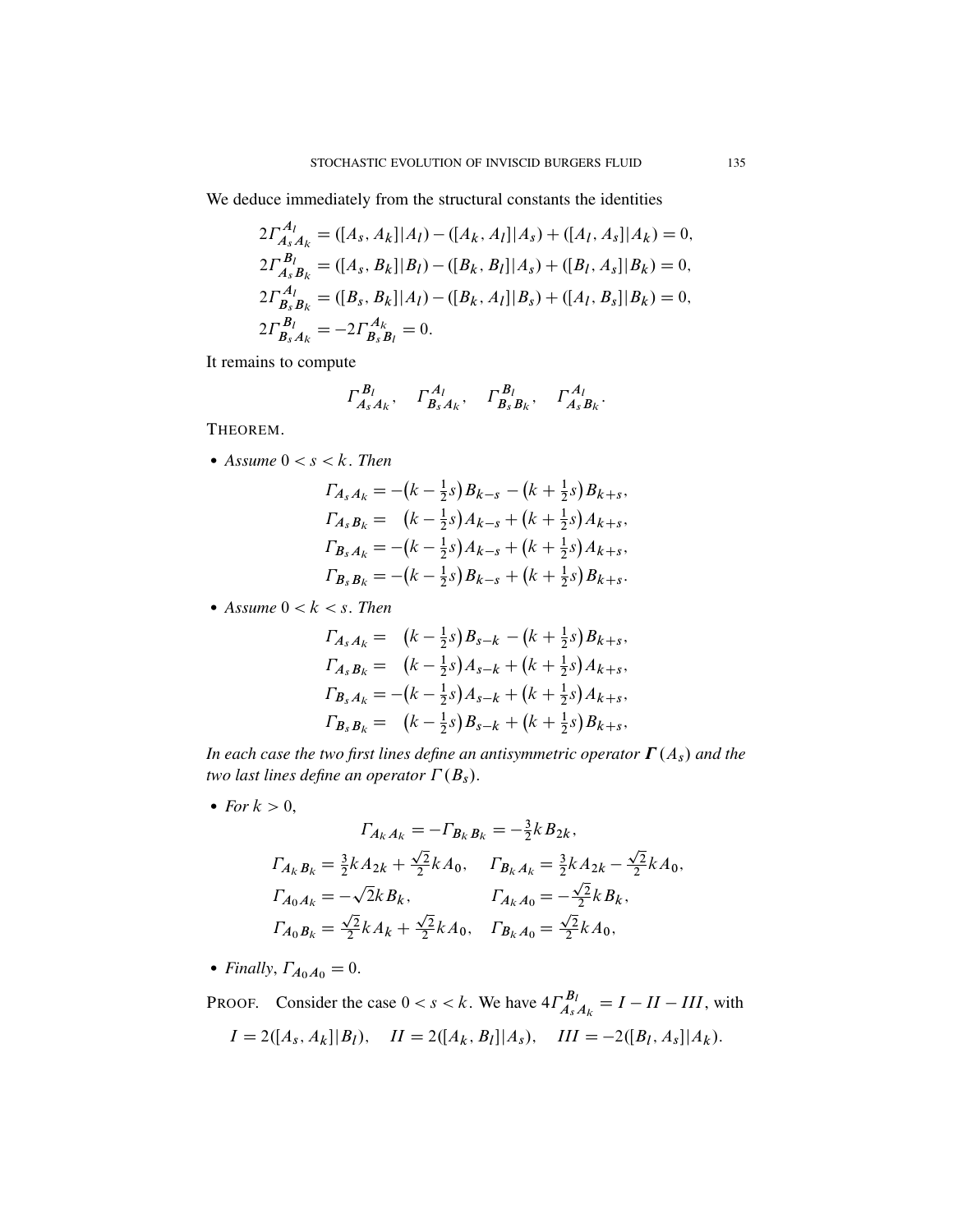The term I is equal to  $s - k$  when  $l = k + s$  and to  $-(s + k)$  when  $l = k - s$ .

Other contributions to the component  $B_{k+s}$  are  $s + 2k$  from II in the case  $k < l$  and  $-(2s + k)$  from III corresponding to the case  $s < l$ . Concerning the component  $B_{k-s}$  we have to consider the contribution  $2k - s$  from II when  $l < k$  and the contribution from III in the case  $s < l$ , which is equal to  $2s - k$ . Summing up all the terms gives the result.

In more detail, introduce for  $s > 0$  the new Kronecker symbol

$$
\varepsilon_p^s = \delta_p^s, \ p > 0, \quad \varepsilon_p^s = -\delta_{-p}^s, \ p < 0, \quad \varepsilon_0^s = 0.
$$

Take s, k, l > 0; then  $4\Gamma_{A_2}^{B_1}$  $A_s A_k$  equals

$$
(s-k)\delta_{k+s}^l + (s+k)\varepsilon_{s-k}^l + (k-l)\delta_{k+l}^s - (l+k)\delta_{|l-k|}^s + (s-l)\delta_{l+s}^k - (s+l)\delta_{|s-l|}^k.
$$

Consider first the case  $0 < s < k$ ; then  $4\Gamma_{A_s}^{B_l}$  $A_s A_k$  equals

$$
(s-k)\delta_{k+s}^l - (s+k)\delta_{k-s}^l + (k-l)\delta_{k+l}^s - (l+k)\delta_{|l-k|}^s + (s-l)\delta_{l+s}^k - (s+l)\delta_{|l-s|}^k.
$$

(1) Take the subcase  $0 < s < k < l$ . Then  $4\Gamma_{A_s}^{B_l}$  $\prod_{A_s A_k}^{B_l}$  equals

$$
(s-k)\delta_{k+s}^l - (s+k)\delta_{k-s}^l + (k-l)\delta_{k+l}^s - (l+k)\delta_{l-k}^s + (s-l)\delta_{l+s}^k - (s+l)\delta_{l-s}^k;
$$

expressing the  $\delta$  functions relatively to l, this expression becomes

$$
(s-k)\delta_{k+s}^l - (s+k)\delta_{k-s}^l + (k-l)\delta_{s-k}^l - (l+k)\delta_{k+s}^l + (s-l)\delta_{k-s}^l - (s+l)\delta_{k+s}^l,
$$

so

$$
4\Gamma_{A_s A_k}^{B_l} = ((s-k) - (l+k) - (s+l))\delta_{k+s}^l = -2(k+l)\delta_{k+s}^l.
$$

(2) In the subcase  $0 < s < l < k$ , we obtain for  $4\Gamma_{A_s}^{B_l}$  $\sum_{A_s A_k}^{B_l}$  successively

$$
(s-k)\delta_{k+s}^{l} - (s+k)\delta_{k-s}^{l} + (k-l)\delta_{k+l}^{s} - (l+k)\delta_{k-l}^{s} + (s-l)\delta_{l+s}^{k} - (s+l)\delta_{l-s}^{k} = (s-k)\delta_{k+s}^{l} - (s+k)\delta_{k-s}^{l} + (k-l)\delta_{s-k}^{l} - (l+k)\delta_{k-s}^{l} + (s-l)\delta_{k-s}^{l} - (s+l)\delta_{k+s}^{l} = (s+k) - (l+k) + (s-l)\delta_{k-s}^{l} = -2(k+l)\delta_{k-s}^{l} = -2(2k-s)\delta_{k-s}^{l}.
$$

(3) In the subcase  $0 < l < s < k$ , we obtain for  $4\Gamma_{A_s}^{B_l}$  $A_sA_k$ 

$$
(s-k)\delta_{k+s}^{l} - (s+k)\delta_{k-s}^{l} + (k-l)\delta_{k+l}^{s} - (l+k)\delta_{k-l}^{s} + (s-l)\delta_{l+s}^{k} - (s+l)\delta_{s-l}^{k} =
$$
  
\n
$$
(s-k)\delta_{k+s}^{l} - (s+k)\delta_{k-s}^{l} + (k-l)\delta_{s-k}^{l} - (l+k)\delta_{k-s}^{l} + (s-l)\delta_{k-s}^{l} - (s+l)\delta_{s-k}^{l} =
$$
  
\n
$$
(- (s+k) - (l+k) + (s-l))\delta_{k-s}^{l} = -2(k+l)\delta_{k-s}^{l}.
$$

Finally, still for  $0 < s < k$  we have

$$
\Gamma_{A_s A_k} = -(k - \frac{1}{2}s)B_{k-s} - (k + \frac{1}{2}s)B_{k+s}.
$$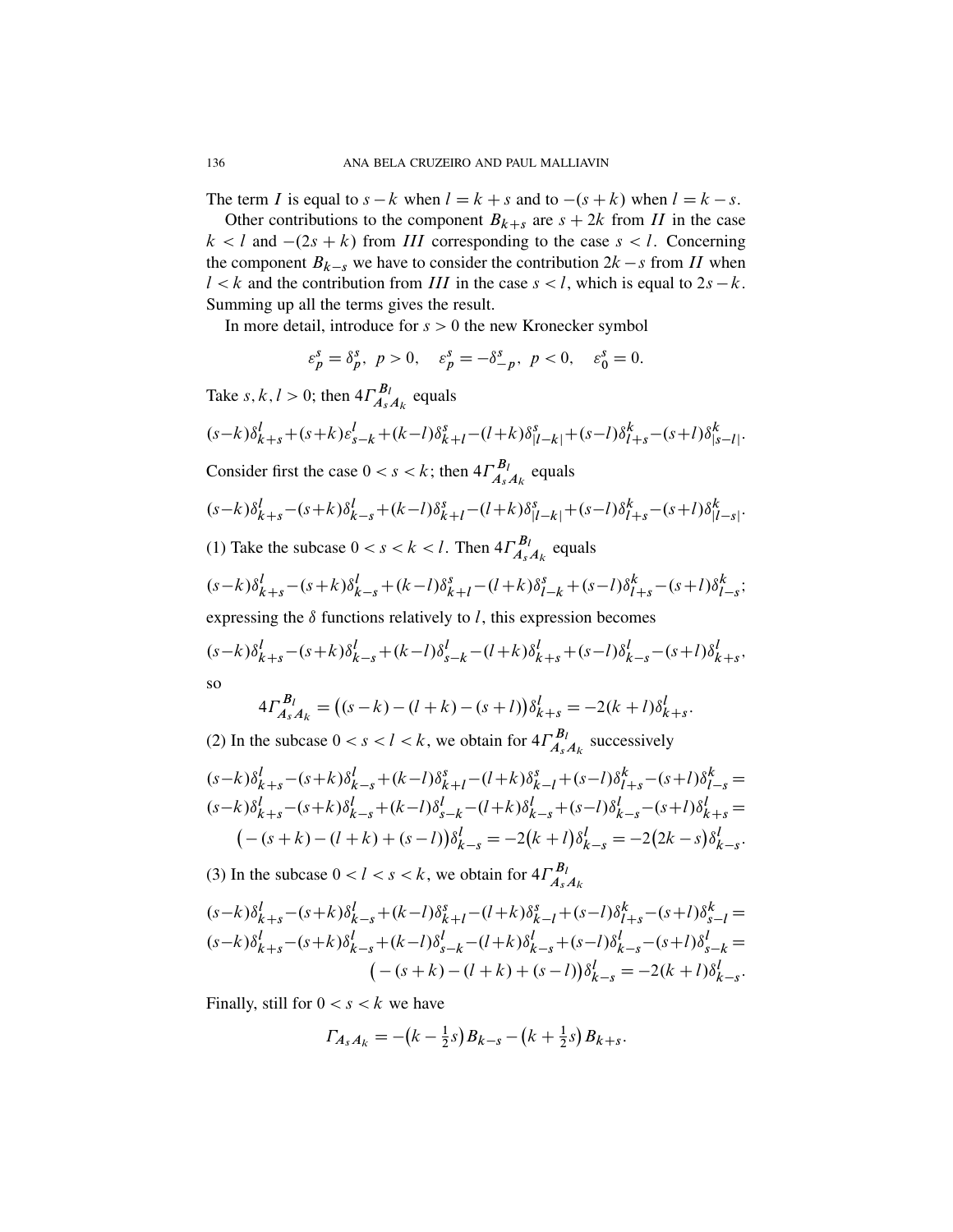We now consider a rotation of angle  $\varphi$ . Define

$$
A_k^{\varphi} = A_k \cos k\varphi - B_k \sin k\varphi, \quad B_q^{\varphi} = B_q \cos q\varphi + A_q \sin q\varphi.
$$

The metric on  $\mathcal G$  is invariant under translation by  $\varphi$ . Therefore the Christoffel symbols commute with this translation:

$$
-(k-\frac{1}{2}s)B_{k-s}^{\varphi}-(k+\frac{1}{2}s)B_{k+s}^{\varphi} = \Gamma_{A_{s}^{\varphi}A_{k}^{\varphi}}
$$
  
=  $\Gamma_{A_{s}A_{k}}\cos s\varphi\cos k\varphi+\Gamma_{B_{s}B_{k}}\sin s\varphi\sin k\varphi$   
-  $\Gamma_{A_{s}B_{k}}\cos s\varphi\sin k\varphi-\Gamma_{B_{s}A_{k}}\sin s\varphi\cos k\varphi$ .

On the other hand,

$$
-(k - \frac{1}{2}s)B_{k-s}^{\varphi} - (k + \frac{1}{2}s)B_{k+s}^{\varphi}
$$
  
= -(k - \frac{1}{2}s)(B\_{k-s}\cos(k - s)\varphi + A\_{k-s}\sin(k - s)\varphi)  
-(k + \frac{1}{2}s)(B\_{k+s}\cos(k + s)\varphi + A\_{k+s}\sin(k + s)\varphi)  
= -(k - \frac{1}{2}s)(B\_{k-s}(\cos k\varphi\cos s\varphi + \sin k\varphi\sin s\varphi)  
+ A\_{k-s}(\sin k\varphi\cos s\varphi - \cos k\varphi\sin s\varphi))  
-(k + \frac{1}{2}s)(B\_{k+s}(\cos k\varphi\cos s\varphi - \sin k\varphi\sin s\varphi)  
+ A\_{k+s}(\sin k\varphi\cos s\varphi + \cos k\varphi\sin s\varphi)).

Identifying the coefficients of cos  $k\varphi$  cos s $\varphi$ , sin  $k\varphi$  sin s $\varphi$ , sin  $k\varphi$  cos s $\varphi$ , and  $\cos k\varphi \sin s\varphi$ , we get the formulae for the Christoffel symbols in the case  $0 <$  $k < s$ .

For  $0 < k = s$ , we have, for example,

$$
\Gamma_{A_k A_k}^{B_l} = -([A_k, B_l]|A_k) = -\frac{1}{2}(k+l)\delta_{2k}^l = -\frac{3}{2}k\delta_{2k}^l.
$$

The other expressions are proved in a similar way.

$$
\Box
$$

#### 5. Stochastic parallel transport; symmetries of the noise

Consider for each  $k \ge 0$  a  $\mathbb{R}^2$ -valued Brownian motion  $\zeta_k(t) = (x_k(t), y_k(t));$ all these Brownian motions are taken to be independent. Choose a weight  $\rho(k)$   $\geq$ 0 and consider the G valued process

$$
p_t = \sum_{k>0} \rho(k) \big( x_k(t) \times A_k + y_k(t) \times B_k \big). \tag{5.1}
$$

Consider the Stratonovitch SDE

$$
d\psi_t = -\mathbf{\Gamma}(dp_t) \circ \psi_t, \quad \psi_0 = \text{Identity.} \tag{5.2}
$$

As the  $\Gamma$  are antisymmetric operators this equation takes formally its values in the unitary group of G.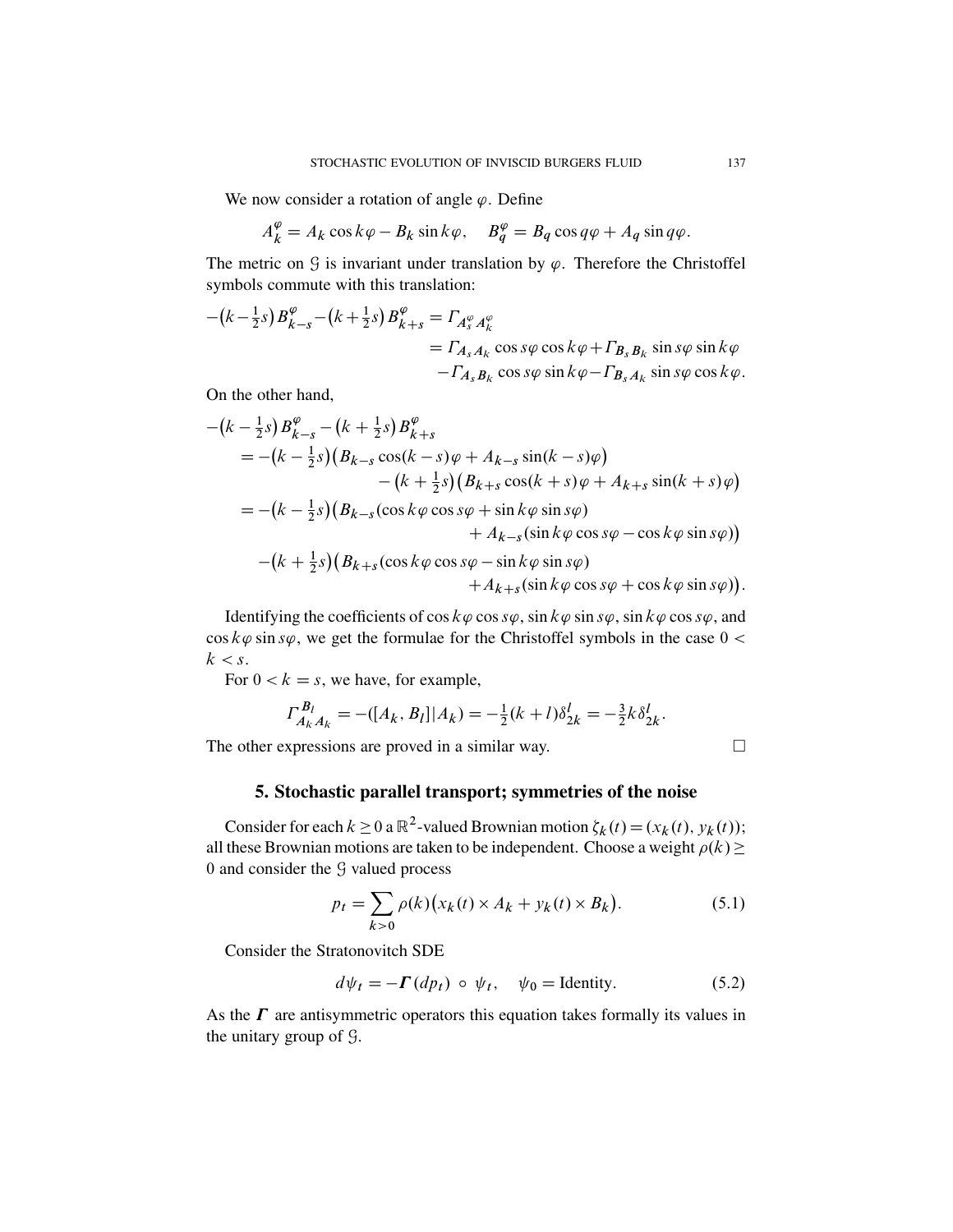The geometric meaning of  $(5.2)$  is to describe in terms of the algebraic parallelism inherited from the group structure of  $G$  the Levi-Civita parallelism inherited from the Riemannian structure of  $G$ ; for this reason we call  $(5.2)$  the *equation of stochastic parallel transport.*

**Symmetries of the noise.** The translation  $\tau_{\varphi}$  :  $\theta \mapsto \theta + \varphi$  is a diffeomorphism

$$
[(\tau_{\varphi})_*(z)](\theta) = z(\theta - \varphi)
$$

The collection  $(\tau_{\varphi})_*$ ,  $\varphi \in S^1$ , constitutes a unitary representation of  $S^1$  on G which decomposes into irreducible components along the direct sum of twodimensional subspaces

$$
\bigoplus_{k>0} \mathcal{E}_k, \quad \mathcal{E}_k := (A_k, B_k), \quad \mathcal{E}_0 := A_0,
$$

the action of  $(\tau_{\varphi})_*$  on  $\mathcal{E}_k$  being the rotation

$$
\mathcal{D}_k(\varphi) := \begin{pmatrix} \cos k\varphi & -\sin k\varphi \\ \sin k\varphi & \cos k\varphi \end{pmatrix}, \quad \mathcal{D}_0(\varphi) := \text{Identity}.
$$

Furthermore  $\tau_{\varphi}$  preserves the Lie algebra structure. The Christoffel symbols are derived from the Hilbertian structure and from the bracket structure of G. Therefore they commute with  $\tau_{\varphi}$  in the sense that

$$
(\tau_{\varphi})_*[ \Gamma(\xi)(\eta)] = \Gamma((\tau_{\varphi})_*\xi)[(\tau_{\varphi})_*\eta)], \quad \xi, \ \eta \in \mathcal{G};
$$

or, denoting  $\Gamma(z)$  the antihermitian endomorphism of G defined by the Christoffel symbols, we have

$$
\boldsymbol{\Gamma}((\tau_{\varphi})_*(z)) = (\tau_{\varphi})_* \circ \boldsymbol{\Gamma}(z) \circ (\tau_{-\varphi})_*.
$$

Denote by  $su(9)$  the vector space of antisymmetric operators on the Hilbert space G.

PROPOSITION. Let  $p_t$  the G-valued process defined in (5.1) and set  $(\tau_{\varphi})_* p =$ :  $p^{\varphi}_*$ ; then  $p^{\varphi}_*$  and p have the same law.

PROOF. The rotation  $D_k(\phi)$  preserves in law the Brownian motion on  $\mathcal{E}_k$ .  $\square$ 

COROLLARY. *The processes*  $(\tau_{\varphi}) \circ \psi_t \circ (\tau_{-\varphi})$  and  $\psi_t$  have the same law.

PROOF. Denote by  $\psi_t^p$  $t<sup>p</sup>$  the solution of (3.3) associated to the noise  $p<sub>t</sub>$ . Then

$$
(\tau_{\varphi}) \circ \psi_t \circ (\tau_{-\varphi}) = \psi_t^{p^{\varphi}}
$$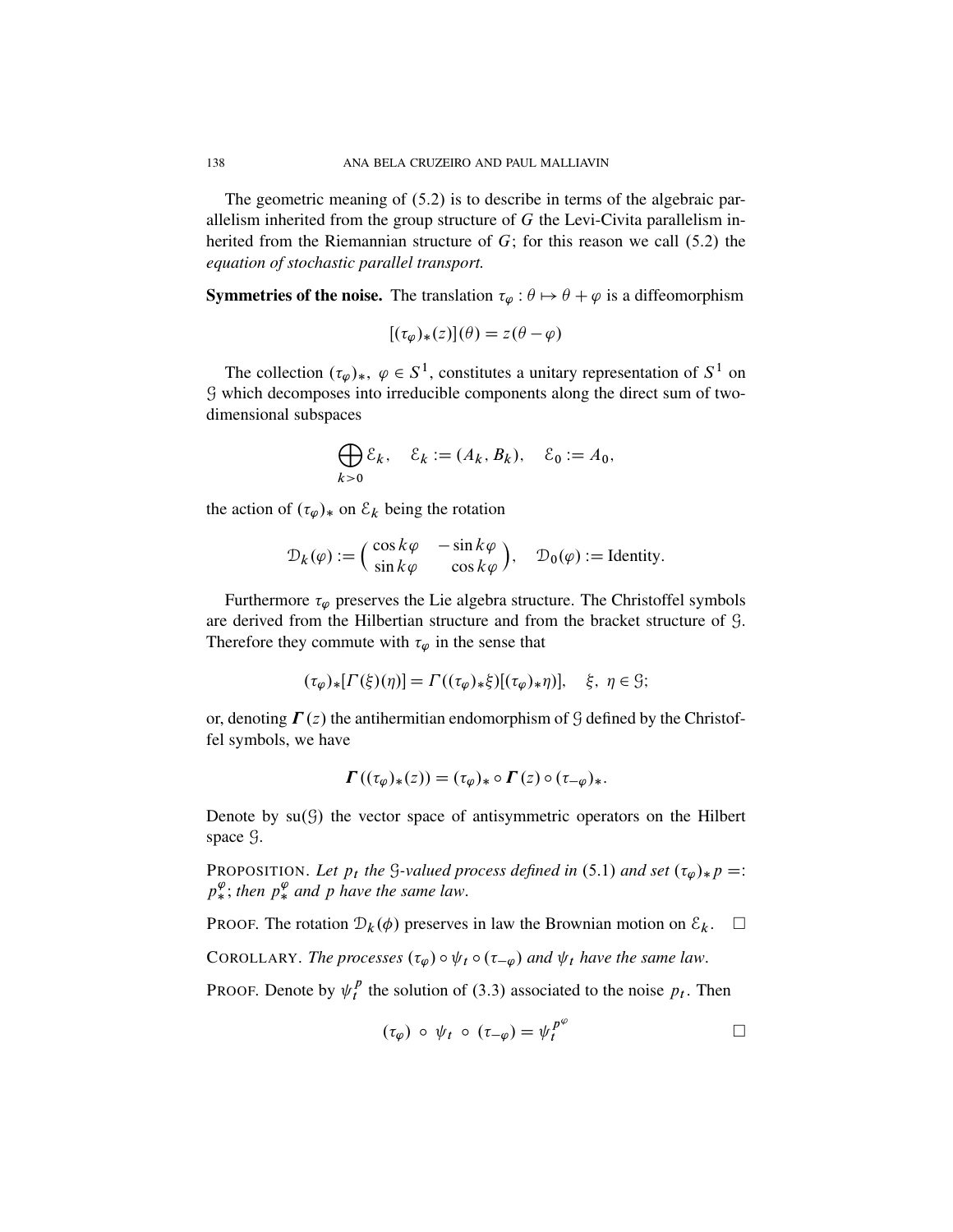The Stratonovich SDE (5.2) corresponds to the Itô SDE

$$
d\psi_t^P = (\Gamma(dp) + \mathcal{B} dt) \psi_t,
$$
  

$$
\mathcal{B} = \sum_{k \ge 0} \frac{[\rho(k)]^2}{2} (\Gamma(A_k) * \Gamma(A_k) + \Gamma(B_k) * \Gamma(B_k)).
$$

We get  $\mathcal{B} = (\tau_{\varphi})_* \circ \mathcal{B} \circ (\tau_{-\varphi})_*$ , which implies that  $\mathcal B$  diagonalizes in the basis  $\bigoplus \mathcal{E}_k$ . More precisely:

THEOREM. The operator

$$
[\boldsymbol{\Gamma}(A_s)]^2 + [\boldsymbol{\Gamma}(B_s)]^2
$$

is diagonal and on the mode k it has eigenvalue

$$
\lambda_s(k) = -(4k^2 + s^2), \quad k > 2s.
$$

PROOF. We have

$$
\begin{aligned} \left[\boldsymbol{\Gamma}(A_s)\right]^2 (A_k) &= -(k - \frac{1}{2}s) \boldsymbol{\Gamma}(A_s) (B_{k-s}) - (k + \frac{1}{2}s) \boldsymbol{\Gamma}(A_s) (B_{k+s}) \\ &= -(k - \frac{1}{2}s) \big( (k - \frac{3}{2}s) A_{k-2s} + (k - \frac{1}{2}s) A_k \big) \\ &- (k + \frac{1}{2}s) \big( (k + \frac{1}{2}s) A_k + (k + \frac{3}{2}s) A_{k+2s} \big), \end{aligned}
$$
\n
$$
\begin{aligned} \left[\boldsymbol{\Gamma}(B_s)\right]^2 (A_k) &= -(k - \frac{1}{2}s) \boldsymbol{\Gamma}(B_s) (A_{k-s}) + (k + \frac{1}{2}s) \boldsymbol{\Gamma}(B_s) (A_{k+s}) \\ &= -(k - \frac{1}{2}s) \big( -(k - \frac{3}{2}s) A_{k-2s} + (k - \frac{1}{2}s A_k) \big) \end{aligned}
$$

Hence

$$
[\boldsymbol{\Gamma}(A_s)]^2(A_k) + [\boldsymbol{\Gamma}(B_s)]^2(A_k) = -2(k - \frac{1}{2}s)^2 - 2(k + \frac{1}{2}s)^2.
$$

We want to take, as in [Cruzeiro et al. 2007], a finite-mode driven Brownian motion, which means that  $\rho(k) = 0$  except for a finite number of values of k.

## 6. Control of ultraviolet divergence by the transfer energy matrix

THEOREM. Let e be a trigonometric polynomial, and define

$$
\xi_k(t) = E\big( [(\psi_t(e) | A_k)]^2 + [(\psi_t(e) | B_k)]^2 \big).
$$

Then  $\xi(t)$  satisfies the ordinary differential equation

$$
\frac{d\xi(t)}{dt} = \mathcal{A}(\xi(t)),\tag{6.1}
$$

 $-(k+\frac{1}{2}s)((k+\frac{1}{2}s)A_k-(k+\frac{3}{2}s)A_{k+2s}).$ 

where the matrix A has diagonal entries

$$
A_l^l = -4 \sum_k \rho(k)^2 (2l^2 + \frac{1}{2}k^2) - \frac{9}{8}l^2 \rho^2(\frac{1}{2}l)
$$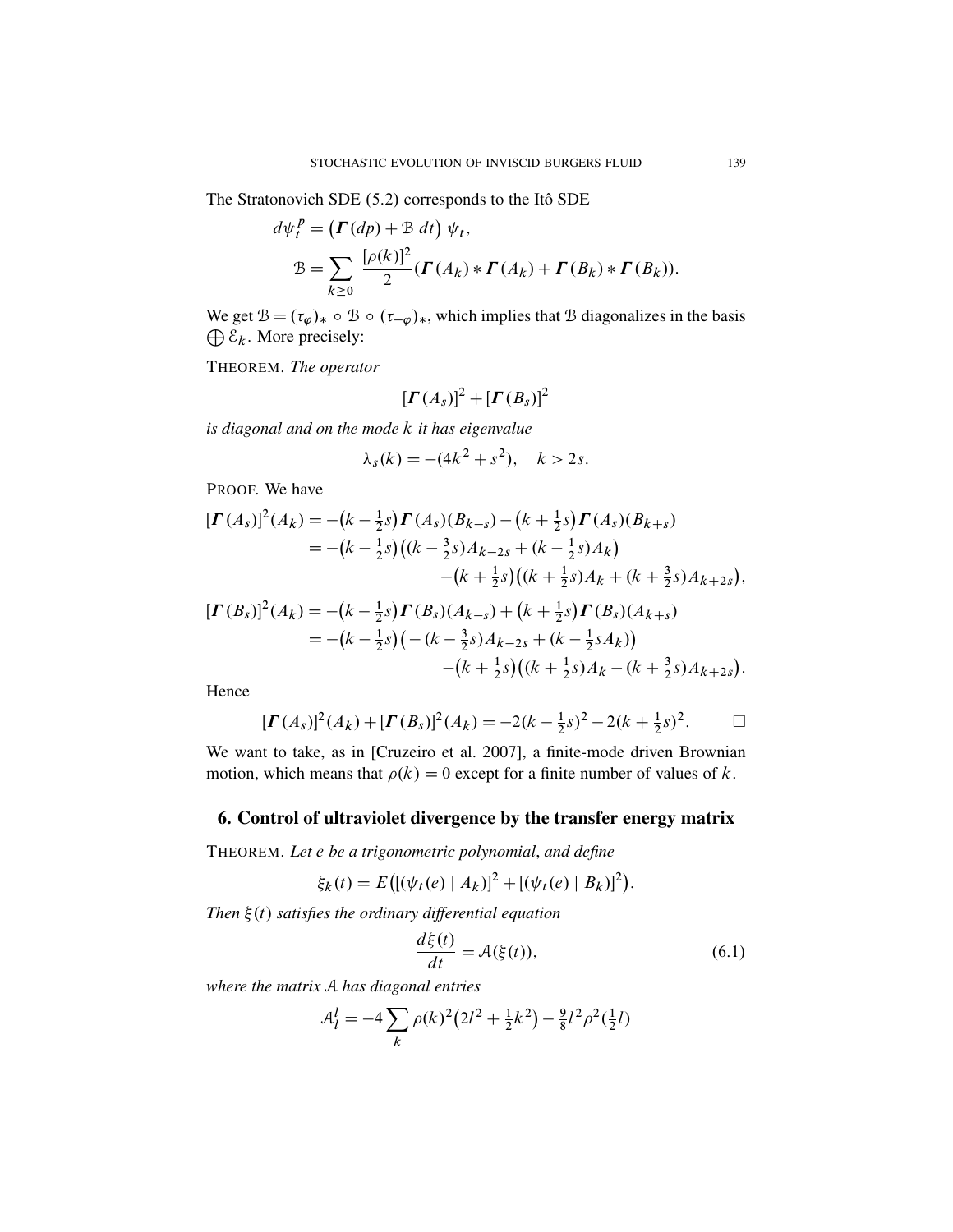*and nondiagonal entries*

$$
\mathcal{A}_{s}^{l} = 2 \sum_{k} \rho(k)^{2} \left( (l - \frac{1}{2}k)^{2} \delta_{s}^{|k-l|} + 2(l + \frac{1}{2}k)^{2} \delta_{s}^{k+l} \right) + \frac{9}{8} l^{2} \rho^{2} (\frac{1}{2}l),
$$

*with*  $s, l > 0$ . *The sum of the coefficients in each column vanishes.* 

PROOF. We have, explicitly,

$$
d\psi_t^{A_l} = -\sum_m (\Gamma_{A_k B_m}^{A_l} \psi_t^{B_m} o dx_k(t) + \Gamma_{B_k A_m}^{A_l} \psi_t^{A_m} o dy_k(t)).
$$

By Itô calculus,

$$
d(\psi_t^{A_l})^2 = 2\psi_t^{A_l} d\psi_t^{A_l} + d\psi_t^{A_l} d\psi_t^{A_l},
$$
  

$$
d(\psi_t^{B_l})^2 = 2\psi_t^{B_l} d\psi_t^{A_l} + d\psi_t^{B_l} d\psi_t^{B_l}.
$$

Since we are interested in taking expectations we compute only the bounded variation part of this semimartingale. Considering the terms  $0 < m \leq k$ ,

$$
d\psi_t^{A_l} = -\Gamma_{A_k B_{l-k}}^{A_l} \psi_t^{B_{l-k}} \omega dx_k(t) - \Gamma_{B_k A_{l-k}}^{A_l} \psi_t^{A_{l-k}} \omega dy_k(t)
$$
  
\n
$$
- \Gamma_{A_k B_{l+k}}^{A_l} \psi_t^{B_{l+k}} \omega dx_k(t) - \Gamma_{B_k A_{l+k}}^{A_l} \psi_t^{A_{l+k}} \omega dy_k(t)
$$
  
\n
$$
= -(l - \frac{1}{2}k) \psi_t^{B_{l-k}} \omega dx_k(t) - (l - \frac{1}{2}k) \psi_t^{A_{l-k}} \omega dy_k(t)
$$
  
\n
$$
- (l + \frac{1}{2}k) \psi_t^{B_{l+k}} \omega dx_k(t) + (l + \frac{1}{2}k) \psi_t^{A_{l+k}} \omega dy_k(t)
$$
  
\n
$$
- \frac{3}{2} \sum_k \rho(k) k \psi_t^{B_k} \omega dx_k(t) - \frac{3}{2} \sum_k \rho(k) k \psi_t^{A_k} \omega dy_k(t).
$$

Computing the Itô contractions, we obtain, for example, in the case of the first term,

$$
-(l - \frac{1}{2}k)\psi_t^{B_{l-k}} o dx_k(t) = -(l - \frac{1}{2}k)\psi_t^{B_{l-k}} dx_k(t)
$$
  

$$
-\frac{1}{2}((l - \frac{3}{2}k)\psi_t^{A_{l-2k}} - (l - \frac{1}{2}k)\psi_t^{A_l} + (\frac{3}{2}k - l)\psi_t^{A_{2k-l}}) dt.
$$

We can check by explicit computation that all the nondiagonal contributions coming from these Itô contractions cancel in their contribution to the expectation of  $\psi_t^{A_l} d\psi_t^{A_l} + \psi_t^{B_l} d\psi_t^{B_l}$ . The diagonal ones, for the case  $0 < k < m$ , sum up to give

$$
-2\sum_{k}(2l^2 + \frac{1}{2}k^2)\psi_t^{A_l}dt.
$$

The terms in  $0 < k < m$  give the same expression. The contribution from  $k = m$ gives

$$
-\frac{3}{2}\rho(\frac{1}{2}l)\frac{1}{2}l\psi_t^{A_{1/2}l}dt.
$$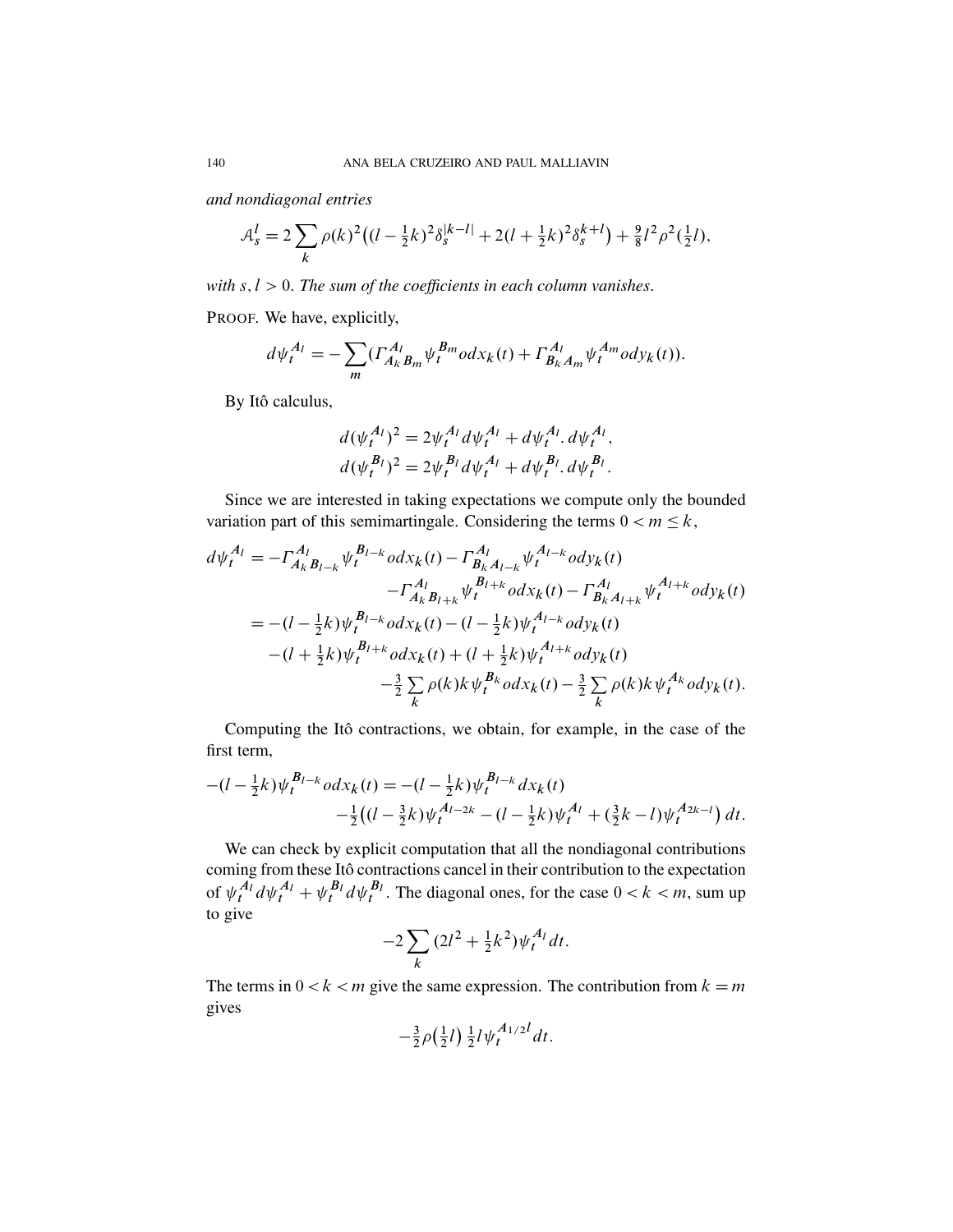Concerning the  $B_l$  component of  $\psi_t$ , namely

$$
d\psi_t^{B_l} = -\sum_m \left( \Gamma_{A_k A_m}^{B_l} \psi_t^{A_m} o dx_k(t) + \Gamma_{B_k B_m}^{B_l} \psi_t^{B_m} o dy_k(t) \right),
$$

analogous computations give rise to the expressions

$$
-2\sum_{k}(2l^{2}+\frac{1}{2}k^{2})\psi_{t}^{B_{l}}dt
$$

for  $l < m$  and  $m < l$ , and

$$
-\frac{3}{2}\rho(\frac{1}{2}l)\frac{1}{2}l\psi_t^{B_{1/2}l}dt
$$

when  $k = m$ .

The nondiagonal terms of the transfer energy matrix come from computing the contractions  $d\psi_t^{A_l}$ .  $d\psi_t^{A_l}$  and  $d\psi_t^{B_l}$ .  $d\psi_t^{B_l}$ . We have, when  $0 < k \leq l$ ,

$$
d\psi_t^{A_l} \cdot d\psi_t^{A_l} = \sum_k \rho(k)^2 \Big(\Gamma_{A_k B_{l-k}}^{A_l} \psi_t^{B_{l-k}}\Big)^2 dt + \sum_k \rho(k)^2 \Big(\Gamma_{B_k A_{l-k}}^{A_l} \psi_t^{A_{l-k}}\Big)^2 dt + \sum_k \rho(k)^2 \Big(\Gamma_{A_k B_{l+k}}^{A_l} \psi_t^{B_{l+k}}\Big)^2 dt + \sum_k \rho(k)^2 \Big(\Gamma_{B_k A_{l+k}}^{A_l} \psi_t^{A_{l+k}}\Big)^2 dt + \rho(\frac{1}{2}l)^2 \Gamma_{A_{1/2}l B_{1/2}l}^{A_l} \Big(\psi_t^{B_l/2}\Big)^2 + \rho(\frac{1}{2}l)^2 \Gamma_{B_{1/2}l A_{1/2}l}^{A_l} \Big(\psi_t^{A_l/2}\Big)^2 = \sum_k \rho(k)^2 \Big(l - \frac{1}{2}k\Big)^2 \Big(\psi_t^{B_{l-k}}\Big)^2 + \sum_k \rho(k)^2 \Big(l - \frac{1}{2}k\Big)^2 \Big(\psi_t^{A_{l-k}}\Big)^2 + \sum_k \rho(k)^2 \Big(l + \frac{1}{2}k\Big)^2 \Big(\psi_t^{B_{l+k}}\Big)^2 + \sum_k \rho(k)^2 \Big(l + \frac{1}{2}k\Big)^2 \Big(\psi_t^{A_{l+k}}\Big)^2 + \frac{9}{4} \rho(\frac{1}{2}l)^2 (\frac{1}{2}l)^2 \Big(\psi_t^{B_{l}/2}\Big)^2 + \frac{9}{4} \rho(\frac{1}{2}l)^2 (\frac{1}{2}l)^2 \Big(\psi_t^{A_l/2}\Big)^2.
$$

Computing the corresponding terms for the indices  $0 < l < k$  as well as the contractions  $d\psi_t^{B_l}$ .  $d\psi_t^{B_l}$  gives the desired result.

# 7. Ultraviolet divergence and dissipativity of the associated jump process

The ordinary differential equation  $(6.1)$  can be integrated quite explicitly by the exponential  $exp(tA)$ ; nevertheless the effective computation of this exponential is not easy.

It was observed in [Airault and Malliavin 2006, Theorem  $(3.10)$ ] that A can be also considered as the infinitesimal generator of a Dirichlet form; therefore its exponentiation is equivalent to construct the jump process associated to this Dirichlet form. Recall how this jump process was constructed in that theorem.

In order to shorten our discussion we shall sketch our proof in the special case where

$$
\rho(1) = 1, \quad \rho(k) = 0, \quad k \neq 1.
$$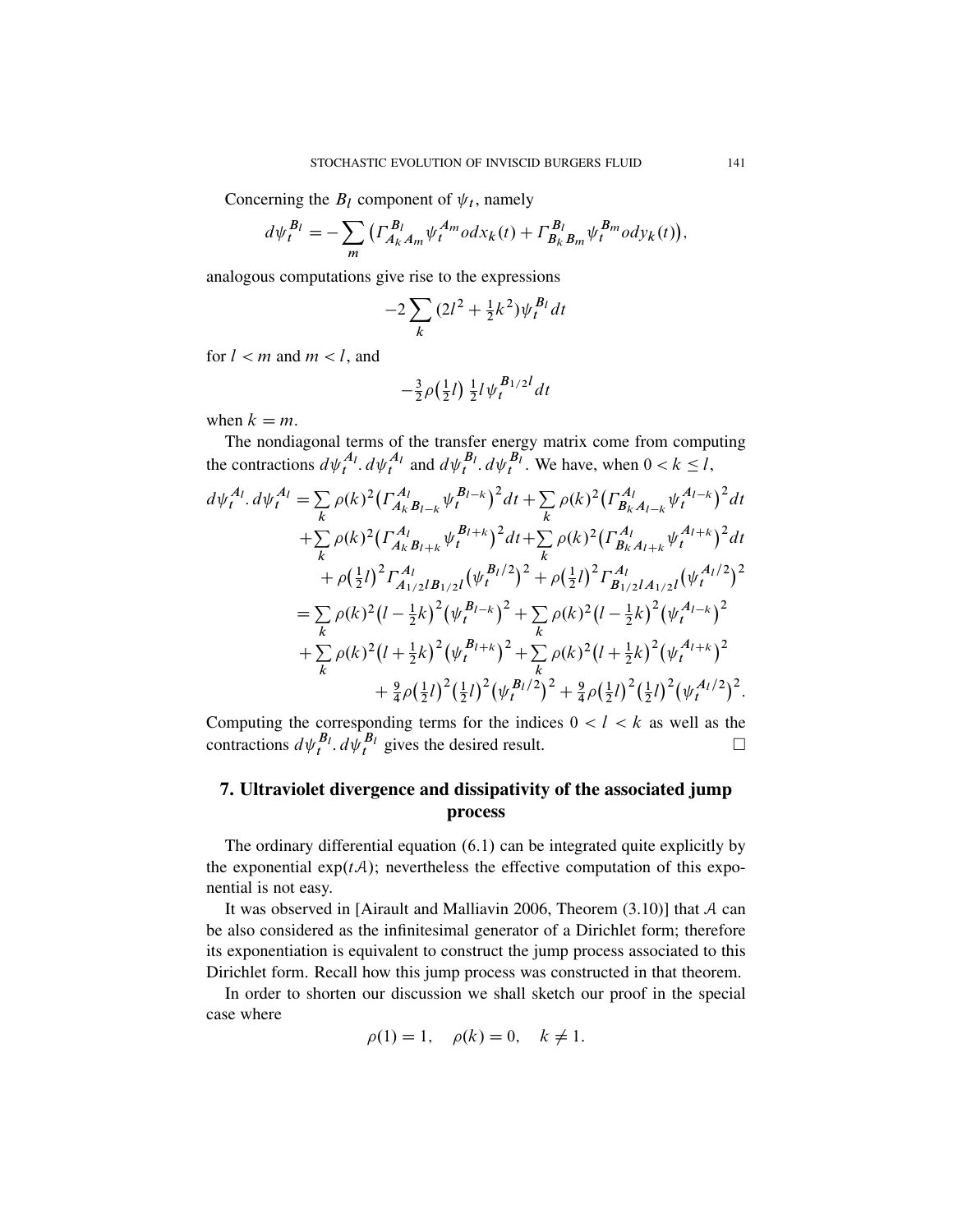Then the random walk  $X(n)$  is a nearest neighbor random walk defined on N, the set of positive integers, as follows:

If  $X(n) = k$ ,  $k > 2$  we have

$$
\text{Prob}\{X(n+1) = k+1\} = p_k := \frac{1}{2}\left(1 + \frac{k}{4k^2 + 1}\right),
$$
  

$$
\text{Prob}\{X(n+1) = k-1\} = 1 - p_k.
$$

The random walk is nonsymmetric, it has a drift  $\simeq \frac{1}{k}$  pushing it to escape at infinity. This drift has a negligible effect in our discussion and we shall proceed as if the random walk was symmetric.

The jump process is defined as

$$
\eta(t) := X(\varphi(t))
$$

where the change of clock  $\varphi(t)$  is the integer-valued function defined by

$$
\sum_{n \le \varphi(t)} \frac{1}{4[X(n)]^2 + 1} \times \Lambda_n \le t < \sum_{n \le \varphi(t) + 1} \frac{1}{4[X(n)]^2 + 1} \times \Lambda_n,
$$

where  $\{\Lambda_k\}$  is a sequence of independent exponential times.

THEOREM. *The jump process is conservative. That is,*  $\varphi(t) < \infty$  *almost surely*; *more precisely*,

$$
E([X(\varphi(t))]^q) < \infty \quad \text{for all } q > 0. \tag{7.2}
$$

PROOF. What follows is an improved methodology of proof compared to the one used in [Cruzeiro et al. 2007]. The proof of (7.2) will occupy us till the end of Section 7.

Let  $\Omega_1$  be the probability space of the random walk; then  $\Omega_1$  is a space generated by an infinite sequence of independent Bernoulli variables; let  $\Omega_2$  be the probability space generated by an infinite sequence of independent exponential variables. Then the probability space of the jump process is  $\Omega_1 \times \Omega_2$ . We denote by  $E^{\omega_i}$  the expectation relatively to  $\Omega_i$ , the other coordinate being fixed, and we write  $\text{Prob}_i(A) := E^{\omega_i}(1_A)$ .

We introduce a strictly increasing sequence of stopping times  $T_1 < T_2 <$  $\cdots < T_k < \cdots$  on the random walk by the following recursion:  $T_1$  is the first time where the value starting from 1 it reaches 2;  $T_{k+1}$  is the first time after  $T_k$ where  $X(T_{k+1})$  leaves the interval  $(\frac{1}{2}X(T_k), 2X(T_k))$ ; we have

$$
X(T_k) = 2^{\xi_k}, \quad \xi_k \in \mathbb{N}.
$$

Then  $\xi_k$  is an unsymmetric random walk on the set of positive integers. We construct on  $\Omega_1$  a new random walk  $X^*(n)$  by taking

$$
X^*(T_{k+1}) = 2X^*(T_k), \text{ then } X(n) \le X^*(n); \quad \inf_{m>n} X^*(m) \ge \frac{1}{2}X^*(n).
$$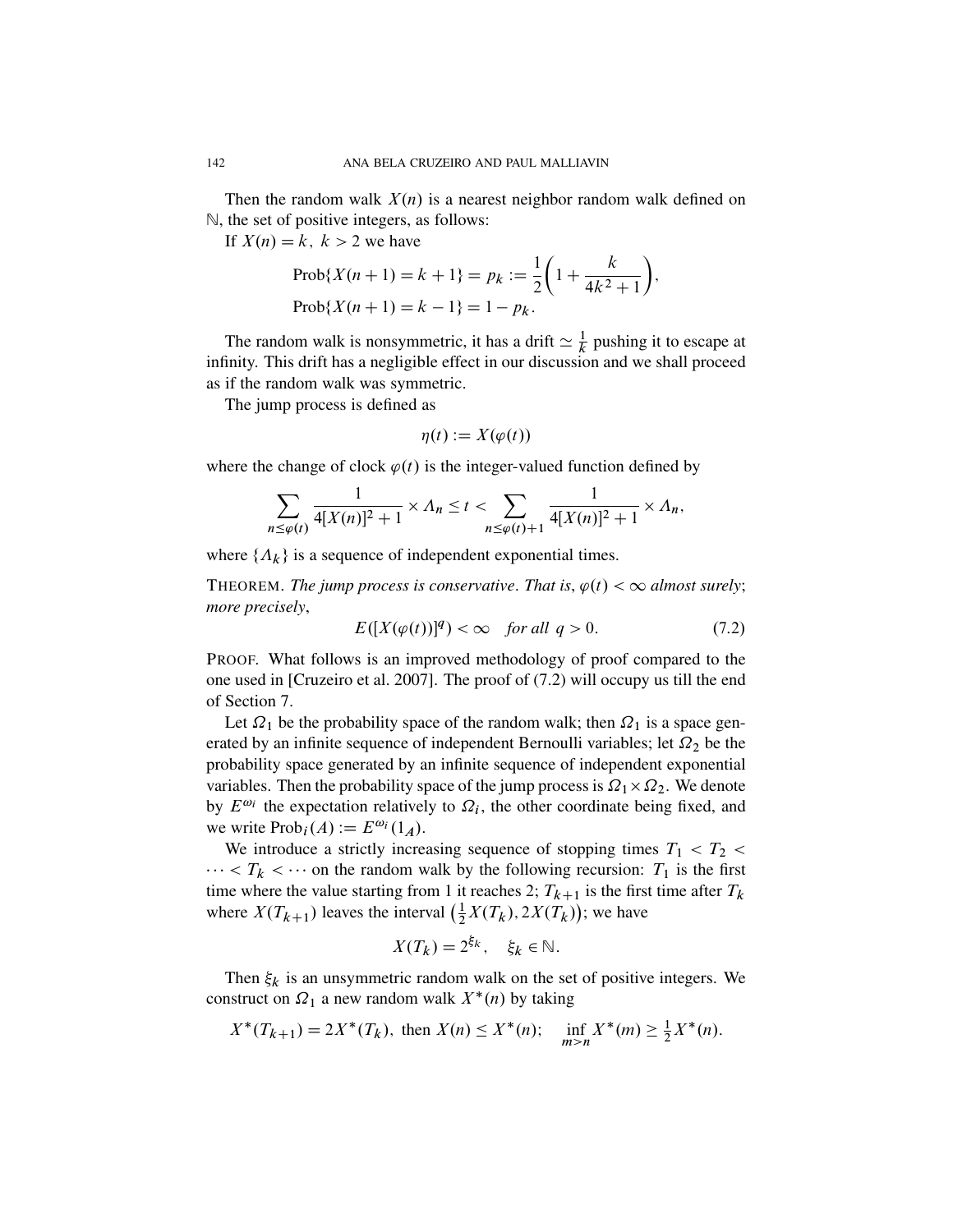Denote by  $\varphi^*(t)$  the time change in the jump process associated to the random walk  $X^*(*)$ ; we obtain a new jump process  $\overline{\eta^*}(t)$ , defined on the same probability space as  $\eta$ , and we have

$$
\eta(t) \leq 2\eta^*(t);
$$

therefore it is sufficient to prove (7.2) for  $\eta^*$ . Introduce the functionals

$$
\Phi(p) := \sum_{n \le p} \frac{1}{4|X^*(n)|^2 + 1}, \quad \Psi(p) := \sum_{n \le p} \frac{\Lambda_n}{4|X^*(n)|^2 + 1} \Lambda_n;
$$

then  $E^{\omega_2}(\Psi(p)) = \Phi(p)$ .

We have

$$
\Phi(T_{k+1}) - \Phi(T_k) \ge \frac{T_{k+1} - T_k}{2^{2(\xi_k + 2)} + 1} \tag{7.3}
$$

THEOREM. Prob{
$$
\Phi(T_k) - \Phi(T_s) < t
$$
}  $\leq \exp\left(\frac{-3(k-s)^{3/2}}{12\sqrt{12t}}\right), \quad k-s > 20(t+1).$ 

PROOF. Denote by S the exit time of the random walk from the interval  $I_k :=$  $(2^{\xi_k-1}, 2^{\xi_k+1})$  and for  $0 < \lambda < 1$  being fixed, define on  $I_k$  the function

$$
v(p) = E_p(\lambda^8);
$$

then v takes the value 1 at the boundary of  $I_k$ ; by the Bellman programming equation it satisfies

$$
v(p) = \frac{1}{2}\lambda \big( v(p-1) + v(p+1) \big).
$$

Define  $\Delta f(n) := \frac{1}{2} (f(n+1) + f(n-1)) - f(n)$ ; then

$$
\Delta v = (\lambda^{-1} - 1)v.
$$

Define  $f_a(n) := a^n$ ; then  $\frac{1}{2}(f_a(n+1) + f_a(n-1)) - f_a(n) = cf_a(n), c =$ 1  $\frac{1}{2}(a + a^{-1}) - 1$ . We satisfy these two equations by imposing the condition

$$
a^2 - 2\lambda^{-1}a + 1 = 0\tag{7.4}
$$

which has for roots  $\eta$ ,  $\eta^{-1}$ ,  $\eta$  < 1. We deduce that

$$
v(n) = \alpha \eta^n + \beta \eta^{-n},
$$

where  $\alpha$ ;  $\beta$  are chosen such that the boundary conditions for v are satisfied; we deduce that

$$
E(\lambda^{T_{k+1}-T_k}) = v(2^{\xi_k}) < \frac{1}{\cosh(2^{\xi_k-1} \log \eta)}
$$

Writing this equality with  $\lambda = 1 - r^{-1} 2^{-2\xi_k}$  we get

$$
\text{Prob}\{T_{k+1} - T_k \le r2^{2\xi_k}\} \times (1 - r^{-1}2^{-2\xi_k})^{r2^{2\xi_k}} \le \frac{1}{\cosh(2^{\xi_k - 1} \log \eta)}
$$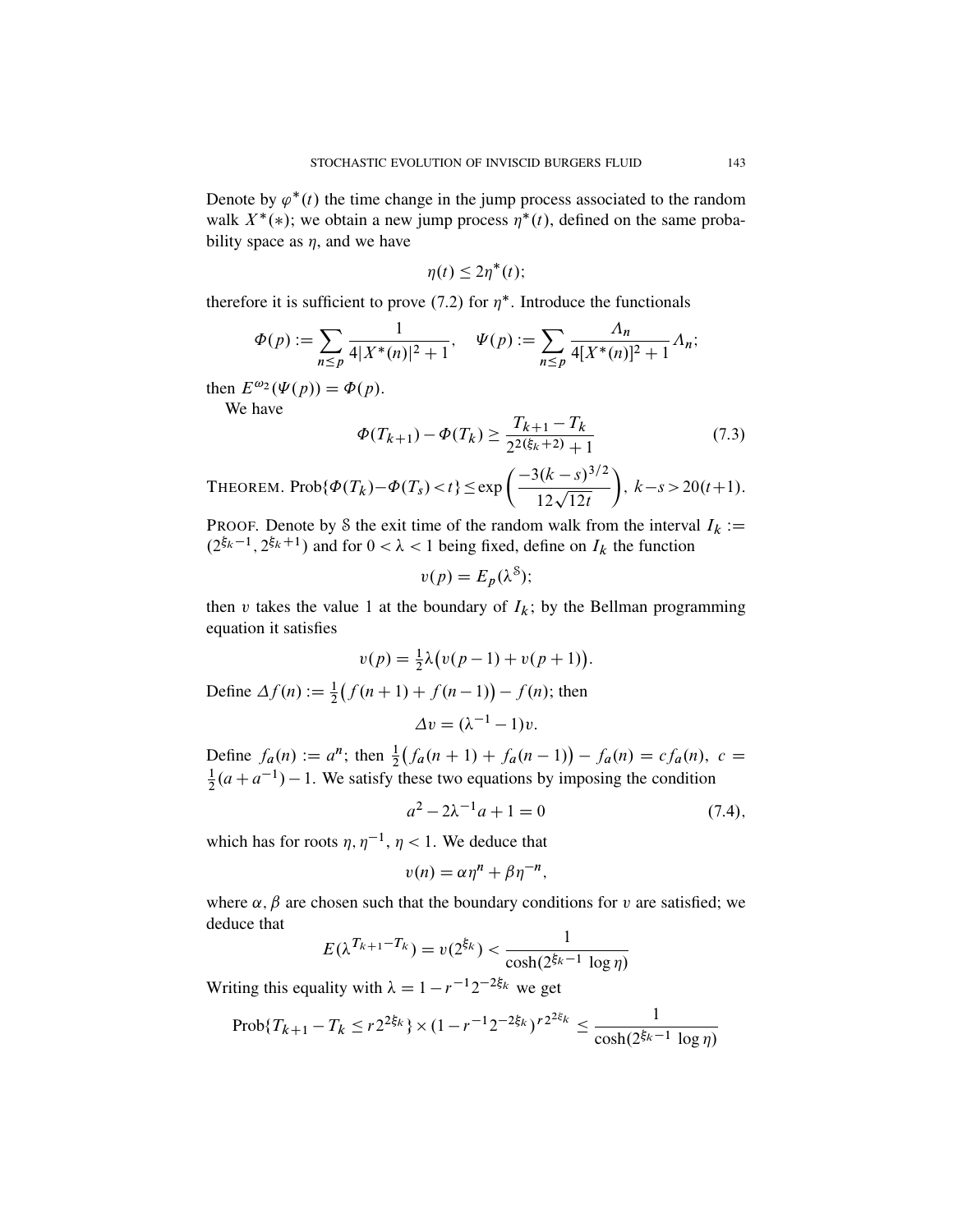where  $\eta$  is obtained from (7.4) and where  $\lambda = 1 - r^{-1}2^{-2\xi_k}$ , a relation which leads to the asymptotic formula

$$
\eta \simeq 1 - \sqrt{2} \times r^{-1/2} 2^{-\xi_k}.
$$

Further,

$$
\text{Prob}\{T_{k+1} - T_k \le r2^{2\xi_k}\} \le 2e \, \exp\left(-\frac{1}{\sqrt{2r}}\right).
$$

Finally we have, using (7.3),

$$
\operatorname{Prob}(\Phi(T_{k+1}) - \Phi(T_k)) \le r \le 2e \exp\bigg(-\frac{1}{3\sqrt{r}}\bigg).
$$

Denote by v the law of  $(\Phi(T_{k+1}) - \Phi(T_k))$ . Then

$$
E \exp(-c(\Phi(T_{k+1}) - \Phi(T_k))) = \int_0^\infty \exp(-\lambda y) \nu(dy);
$$

integration by parts yields for this expression the bound

$$
\int_0^\infty \lambda \exp(-\lambda c) \nu([0, c]) \, dc \le 2e\lambda \int_0^\infty \exp\left(-\lambda c - \frac{1}{3\sqrt{c}}\right) \, dc
$$
  

$$
\le 2e \exp\left(-\frac{1}{3}[\lambda]^{1/3}\right).
$$

Since the  $\Phi(T_{k+1}) - \Phi(T_k)$  are independent, we have

$$
E(\exp(-\lambda(\Phi(T_k)-\Phi(T_s)))\leq \exp(-\frac{1}{4}(k-s)[\lambda]^{1/3}), \quad \lambda > 16,
$$

and

Prob{
$$
Φ(T_k) - Φ(T_s) < t
$$
} ≤ inf<sub>λ</sub> exp(λt - 14(k - s)[λ]<sup>1/3</sup>)  
≤ exp $\left(-\frac{3(k - s)^{3/2}}{12\sqrt{12t}}\right)$ ,  $k - s > 20(t + 1)$ . □

LEMMA.

$$
\text{Prob}_2\left\{\frac{\Psi(T_{k+1}) - \Psi(T_k)}{\Phi(T_{k+1}) - \Phi(T_k)} \le \frac{1}{2}\right\} \le \exp\left(-\frac{T_{k+1} - T_k}{64}\right) \le \exp\left(-\frac{2^k}{128}\right). \tag{7.5}
$$

PROOF. Let  $\xi > 0$  and let  $S := \Psi(T_{k+1}) - \Psi(T_k)$ . Then

$$
Prob\{S \le a\} \times exp(-a\xi) \le E(exp(-\xi S))
$$

**or** 

$$
\text{Prob}\{S \le a\} \le \inf_{\xi > 0} \exp(a\xi) \times E(\exp(-\xi S)).
$$

We have

$$
S = \sum_{T_k < n \le T_{k+1}} \frac{1}{4[X^*(n)]^2 + 1} \times \Lambda_n
$$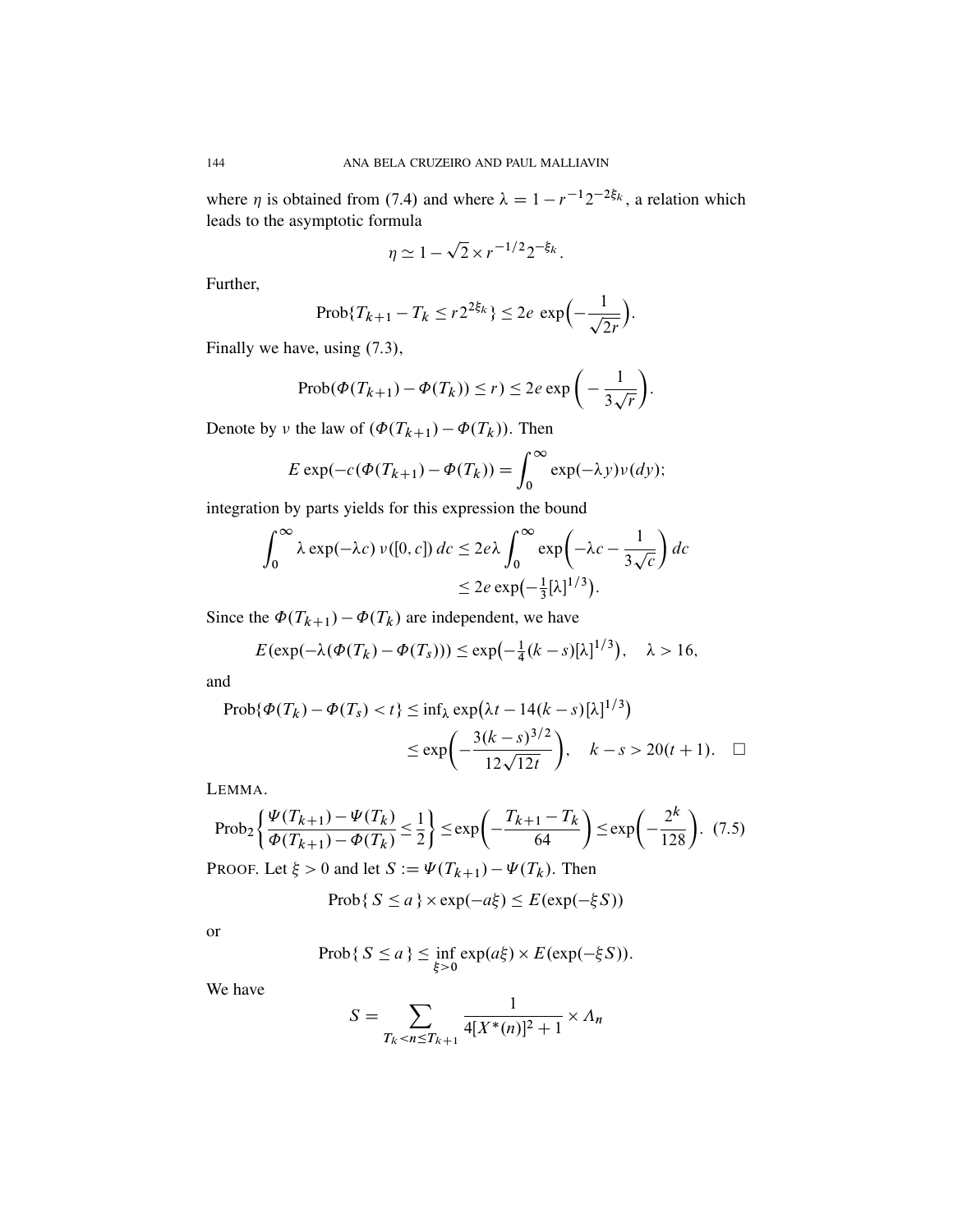By the independence of the  $\Lambda_n$  we have

$$
E^{\omega_2}(\exp(-\xi S)) = \exp\bigg(-\sum_{T_k < n \le T_{k+1}} \log\bigg(1 + \frac{\xi}{4[X^*(n)]^2 + 1}\bigg)\bigg).
$$

Now we use the inequality

$$
\log(1+u) \ge \frac{3}{4}u, \quad u \in [0, \frac{1}{4}],
$$

obtaining

$$
E^{\omega_2}(\exp(-\xi S)) \le \exp(-\xi \frac{3}{4}(\Phi(T_{k+1}) - \Phi(T_k))) \quad \xi \in [0, \xi_0], \quad \xi_0 := 2^{2(k-1)}.
$$

Taking

$$
a = \frac{1}{2}(\Phi(T_{k+1}) - \Phi(T_k)), \quad \xi = \xi_0,
$$

we get

$$
Prob\{S \le a\} \le exp(-14\xi_0(\Phi(T_{k+1}) - \Phi(T_k))),
$$

that is to say,

$$
\frac{1}{4}\xi_0(\Phi(T_{k+1}) - \Phi(T_k)) > 2^{2(k-2)}2^{-2(k+1)}(T_{k+1} - T_k),
$$

which concludes the proof of the lemma.  $\Box$ 

Now, starting from  $(7.5)$ , Borel–Cantelli proves  $(7.2)$ .

#### 8. Towards stochastic fluid motion on the configuration space

The configuration space in Arnold's point of view is  $G$ , the diffeomorphism group of the circle. The last section has given rise to a solution of a stochastic Burgers equation on the moment space G; in this section we shall start to integrate this solution from the moment space to the configuration space.

Covariance functionals. Baxendale and Harris [1986] have characterized classical stochastic flows in terms of their covariance. The construction we propose will depend upon the integration of a *delayed* SDE, in contrast to Baxendale and Harris, who develop their study in the framework of classical infinitedimensional SDE. Nevertheless covariance estimates will be needed.

THEOREM. Assume that the noise energy  $\rho$  has a finite support. Let  $\psi_x(t)$  be *the stochastic parallel transport defined in*  $(5.2)$ *.* 

(a) *The covariance is*

$$
\mathcal{C}_{x,t}(\theta,\theta') = \sum_{k} \left( [\psi_x^*(t)(A_k)](\theta) [\psi_x^*(t)(A_k)](\theta') + [\psi_x^*(t)(B_k)](\theta) [\psi_x^*(t)(B_k)](\theta') \right) \rho(k).
$$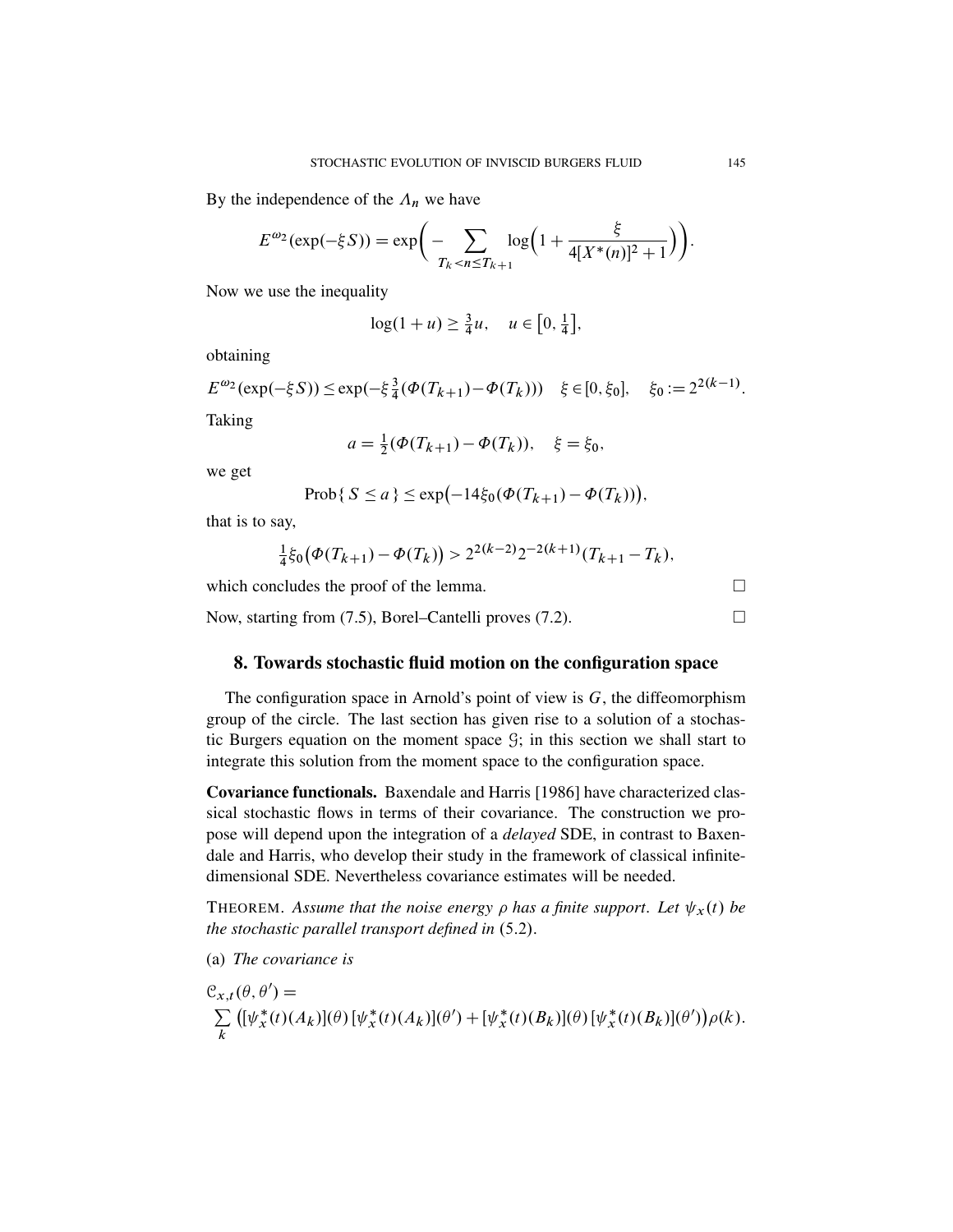- (b) Almost surely the map  $t \mapsto \mathfrak{C}_{x,t}(*,*)$  is a  $H^q(S^1 \times S^1)$  continuous map.
- (c)  $E(\mathcal{C}_{x,t}(\theta,\theta')) = \overline{\mathcal{C}}_t(\theta-\theta').$

(d) 
$$
E\left(\sup_{\theta,\theta',\ t\leq T} \frac{\mathcal{C}_{x,t}(\theta,\theta)+\mathcal{C}_{x,t}(\theta',\theta')-2\mathcal{C}_{x,t}(\theta,\theta')}{(\theta-\theta')^2}\right)<\infty.
$$

PROOF. Part (c) results from the corollary on page 138, and part (b) follows from (7.2) and the continuity property of Brownian martingales. Let

$$
p(\theta, \theta') := \mathcal{C}_{x,t}(\theta, \theta) + \mathcal{C}_{x,t}(\theta', \theta') - 2\mathcal{C}_{x,t}(\theta, \theta'),
$$

then  $p(\theta, \theta) = 0$ . Since  $[(\partial p/\partial \theta)(\theta, \theta')]_{\theta = \theta'} = 0$ , Taylor's formula gives

$$
p(\theta, \theta') = (\theta - \theta')^2 \int_0^1 \frac{\partial^2 p}{\partial \theta^2} (\theta' + t(\theta - \theta'), \theta')(1 - t) dt.
$$

The system of Itô flow equations is not closed. Denote by  $\mathcal{G}^s$  the space of vector fields with values in the Sobolev space of vector fields in  $H<sup>s</sup>$ . Then  $t \mapsto y_t$  is an  $\mathcal{G}^s$ -valued semimartingale. We have to solve a Stratonovitch SDE

$$
d_t g_{x,t}(\theta) = (od \, y_t)(g_{x,t}(\theta))
$$

(see [Cruzeiro et al. 2007]); there appears then the Itô contraction

$$
Y_t(g_{x,t}(\theta) \times \mathcal{C}_{x,t}(\theta,\theta) dt,
$$

where

$$
Y_t = \frac{\partial g_{x,t}}{\partial \theta}.
$$

In order to write the Itô SDE driving the flow we must know the derivative of the flow itself, an so on: we have an unclosed system of Ito SDE. ˆ

A usual procedure of existence for SDE relies on the Itô formalism. We could try the following alternative approach: solutions of Stratonovitch SDE are limits of solutions of corresponding ordinary differential equations. Then it may be possible to implement this limiting procedure in the geometric context of the stochastic development.

#### References

- [Airault and Malliavin 2006] H. Airault and P. Malliavin, "Quasi-invariance of Brownian measures on the group of circle homeomorphisms and infinite-dimensional Riemannian geometry", *J. Funct. Anal.* 241:1 (2006), 99–142.
- [Arnold 1966] V. Arnold, "Sur la géométrie différentielle des groupes de Lie de dimension infinie et ses applications à l'hydrodynamique des fluides parfaits", Ann. *Inst. Fourier* (*Grenoble*) **16**:1 (1966), 319–361.
- [Baxendale and Harris 1986] P. Baxendale and T. E. Harris, "Isotropic stochastic flows", *Ann. Probab.* 14:4 (1986), 1155–1179.